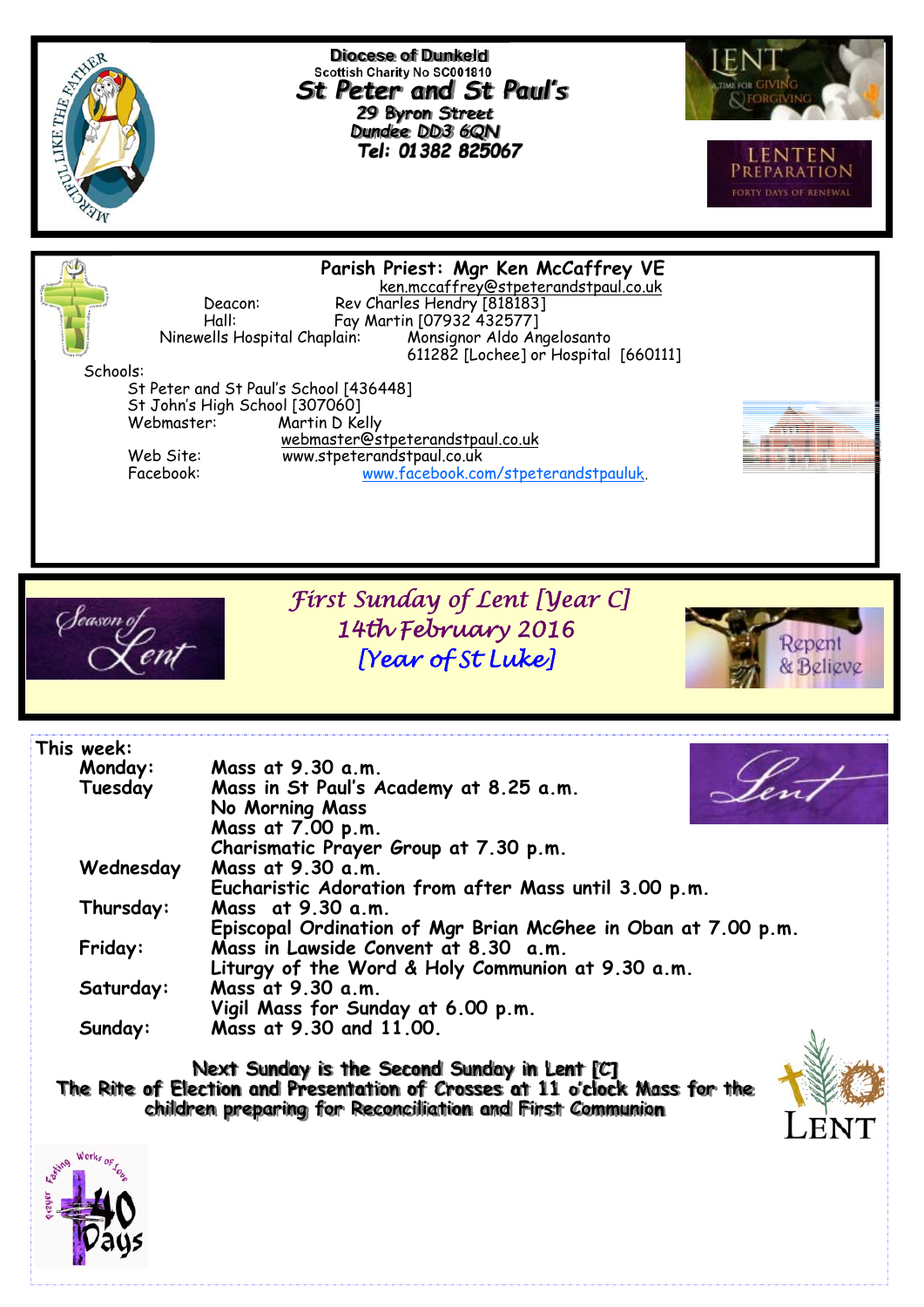#### **PLEASE PRAY FOR:**

*For our recently deceased*: **Bill Reid, Adelle Wilson, Georgette Kidd, Donald Law, Elaine Robertson, Linda Sorbie & Alan Beattie** 

*And for all whose anniversaries occur at this time:* **Brigid McGovern, Charles Cabrelli, Vena Smith, Ruby Low, Sheila Murphy, Bob Spence, John Deacon, James & Margaret Dailly, Liz Ross, Lizzie Aitken, Jed Cabrelli, Charlie Kelly, Meg Vance, Margaret Nolan, Anne Hume, Betty Murphy & Irene Kiddie** 

For those sick in hospital: **Margaret McBeth, Maurice Kidd, Mairead McCann, Betty McGarry, Luke Devlin, Paul Kirkwood & Jean Geekie.** 

And all those who are sick or housebound in our parish and receive the Eucharist each Sunday: **If someone is sick at home, please let Fr Ken or Deacon Charles know.** 



 *COLLECTIONS for February 7th £1465 [Gift Aid was £798] THANK YOU for your generosity*



**Next - Second Collection for the Sick and Retired Priests of the Diocese** 

#### CHILDREN'S LITURGY

 Continues at 11 o'clock Mass each Sunday Children preparing for Sacraments should collect their attendance stickers after Mass EUCHARISTIC ADORATION

Eucharistic Adoration every Wednesday from after Mass until 3.00 p.m.

**FR BEATUS FUND RAISING** 

Thanks to all who came to our meeting on Monday and those who sent apologies,. A series of events are planned, beginning with a COFFEE MORNING on Saturday 23rd April in the Hall. To date £4300 has been raised thanks to your generous donations.

#### **DUNKELD LOURDES**

The Dunkeld Lourdes Service is holding a St Patrick's Night on Saturday 19th march in St Leonard and St Fergus Parish Hall at 7.30 p.m., to raise their profile and funds to assist this year's YELLOW T SHIRTS'. Tickets are £5 and available from01821 64634, or e mail ruthanne@popbox.com.

THE PIONEER TOTAL ABSTINENCE ASSOCIATION invite you to take the short-term pledge for Lent.

**TUESDAY EVENING MASS** 

On the Tuesdays of Lent, there will be EVENING MASS at 7.00 p.m., as in previous years. Please note that there will be no Morning Mass or Liturgy of the Word on the Tuesdays of Lent.

#### **DIVINE MERCY DEVOTIONS**

These will take place in the Blessed Sacrament Chapel on Wednesdays Before Morning Mass. There will also be a LENTEN MERCY PRAYER SERVICE IN Wellburn on the Fridays of Lent at 7.00 p.m.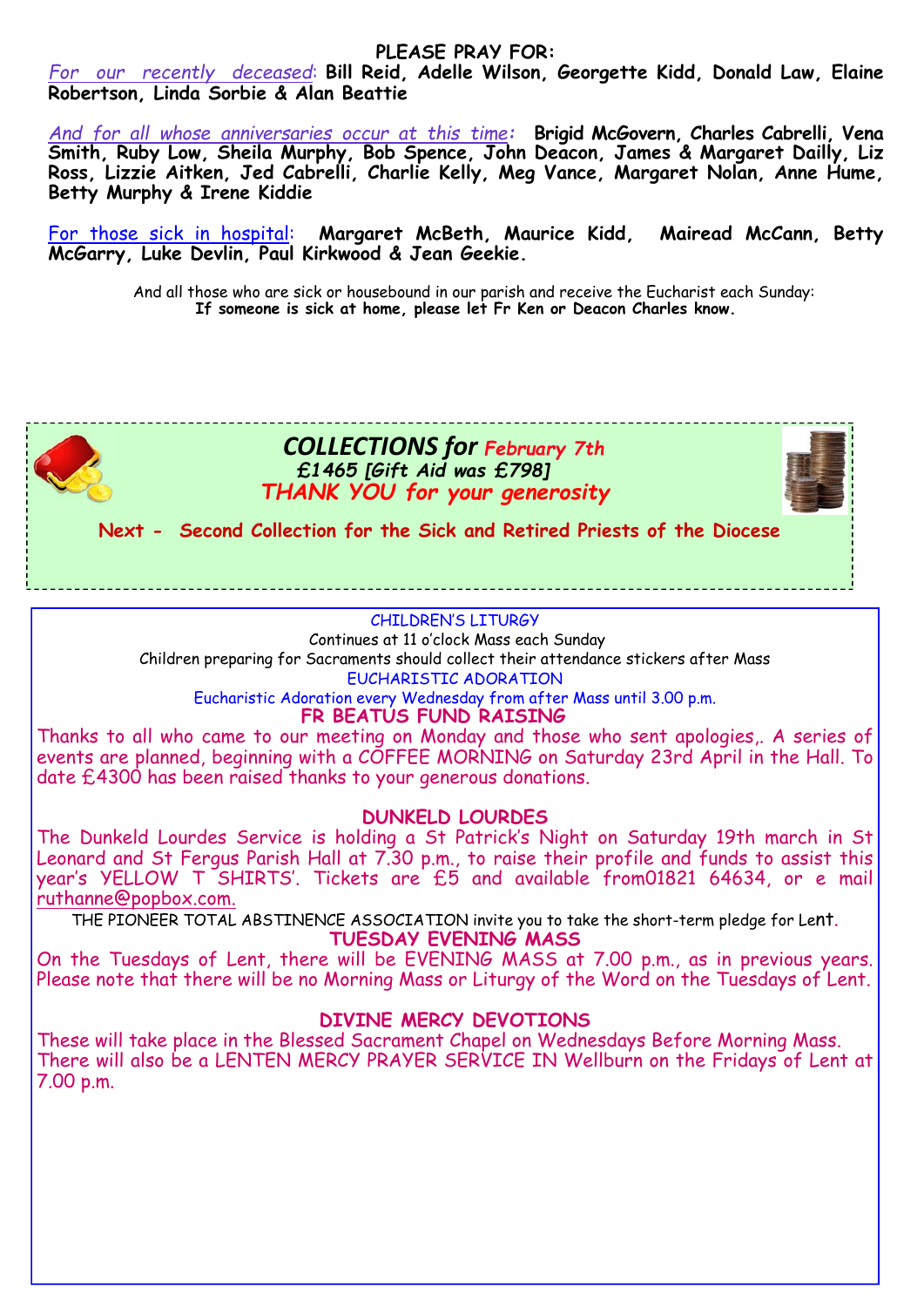# *SOME IMPORTANT DIARY DATES*

Thursday 8th February - Consecration of Mgr Brian McGhee as Bishop of Argyll & the Isles in St Columba's Cathedral Oban, at 7.00 p.m. [Please keep Bishop-elect Brian in your prayers. He studied with me in St Patrick's College, Thurles]

Wednesday 17th February—St Paul's RC Academy Burns Supper in Hall

Sunday 21st February– Rite of Election and Presentation of Crosses to Children preparing for the Sacraments, at 11 o'clock Mass.

Sunday 28th February– BINGO in Hall for Wellburn, at 7.00 p.m. Donations of Prizes gratefully received.

Saturday 5th March - **CATHOLIC EDUCATION COMMISSION OPEN FORUM** in St John's High School from 10.00 to 12.45, with Mass at 10.00 a.m. All parents, teachers and those interested in Catholic Education are invited to meet with Archbishop Tartalgia, Present of the CEC, Bishop Stephen, and Michael McGrath, Director of SCES, to discuss recent developments in Catholic Education in Scotland.

Thursday 17th March - Meeting of Cathedral Chapter in Cathedral with Midday Prayer and benediction at 12 noon.

Thursday 17th and Friday 18th March - HIGH SCHOOL MUSICAL, performed by St Peter and St Paul's Primary in St John's High School, at 7.00 p.m. [More details to follow]

Monday 21st and Tuesday 22nd March— WAY OF THE CROSS led by the school in the Church

Tuesday 22nd March - First Reconciliation Celebration at 2.00 p.m.

Wednesday 23rd March - MASS OF CHRISM in St Andrew's cathedral, at 7.00 p.m.

Saturday 23rd April - PARISH COFFEE MORNING in aid of Fr Beatus

Friday 29th April - RACE NIGHT in Hall for St Paul's and St John's India Project.

Thursday 2nd June - **DIOCESAN EDUCATION MASS**, led by St Peter and Paul's in Cathedral at 7.00 p.m.

Sunday 5th June - FIRST HOLY COMMUNIONS at 1.00 p.m.

Monday 6th June - CARITAS AWARDS in SECC, Glasgow

Thursday 23rd June - Infant Prize Giving

Friday 24th June - Senior Prizeging

Monday 29th June - Leavers Mass and Presentation of Pope Francs Awards, with Bishop Stephen, at 11.00 a.m.